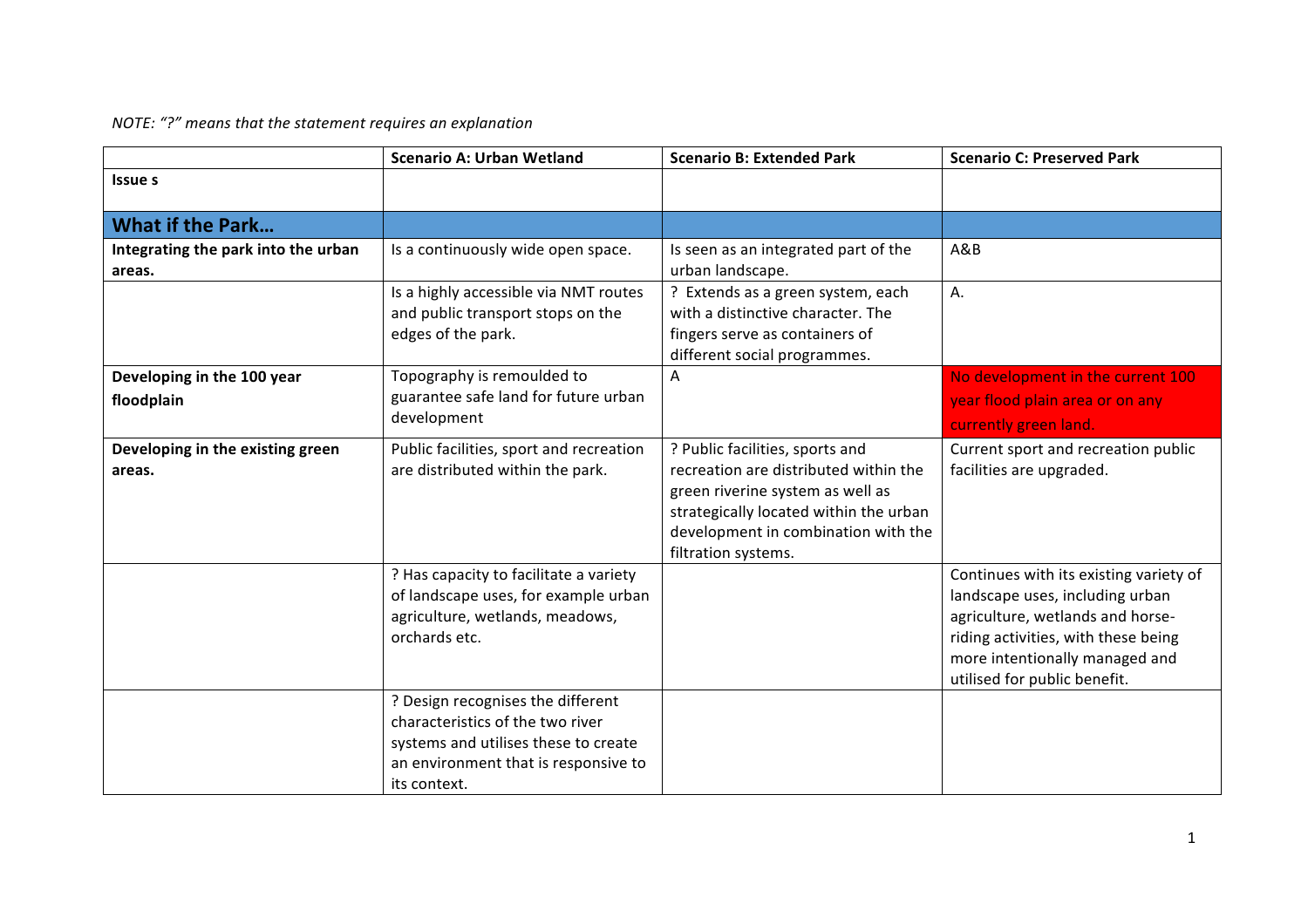| What if the riverine system                      |                                                                                                                                                                                                  |                                                                                                                                                                                           |                                                                                                                                                                                                        |
|--------------------------------------------------|--------------------------------------------------------------------------------------------------------------------------------------------------------------------------------------------------|-------------------------------------------------------------------------------------------------------------------------------------------------------------------------------------------|--------------------------------------------------------------------------------------------------------------------------------------------------------------------------------------------------------|
| <b>Biodiversity connectivity</b>                 | Is a continuously wide biodiversity<br>corridor reaching the ocean.<br>X An unrealistic scenario given the<br>existing industrial development<br>downstream of the TRUP.                         | ? Is a continuous biodiversity corridor<br>extending into the built surroundings<br>via a greened filtration system.                                                                      | Is a biodiversity corridor, as wide a<br>possible, given the nature of existing<br>development downstream from the<br>TRUP.                                                                            |
|                                                  | Connects Table mountain and the<br>lagoon system on the North                                                                                                                                    | A                                                                                                                                                                                         | A                                                                                                                                                                                                      |
| <b>River mouth</b>                               | Widens and opens its mouth to the<br>sea.                                                                                                                                                        | ? Extends into the built environment<br>through a series of constructed green<br>fingers which could have distinctive<br>landscape characteristics.                                       | The mouth is widened to facilitate a<br>successful Marina in Paarden Eiland<br>that enables development to flourish<br>there.                                                                          |
| "Re-moulding" the floodplain for<br>development. | Floodplain is re-moulded to provide<br>space for water and future<br>development.                                                                                                                | A                                                                                                                                                                                         | The flood plain is respected and<br>future development is minimised,<br>taking this properly into account.<br>The riverine system is only ever<br>altered after extensive<br>environmental assessment. |
| <b>Stormwater and water purification</b>         | Is predominantly a naturalised open<br>space, with only soft rivers' edges.                                                                                                                      |                                                                                                                                                                                           | The banks and rivers are a pleasant<br>and well maintained area for<br>recreation.                                                                                                                     |
|                                                  | Has no canalisation of water courses,<br>although it could contain detention<br>basins if required, and weirs might be<br>needed to manage the relationship<br>between the salt and fresh water. | ? Flood mitigation will be facilitated<br>within the riverine and development<br>systems.                                                                                                 | Existing canalization is evaluated and<br>possibly removed                                                                                                                                             |
|                                                  | Could hold a wetland purification<br>system, forming an integral part of<br>the cleansing process with<br>purification starting at the WWTW's.<br>Once cleaned the water could be                | Is extended by increasing the porosity<br>of the urban fabric. The storm water<br>captured from the surroundings<br>could be filtered through the<br>constructed green fingers and paired | The Valkenberg and all other existing<br>wetlands are assessed with the<br>intention of them being properly re-<br>established.                                                                        |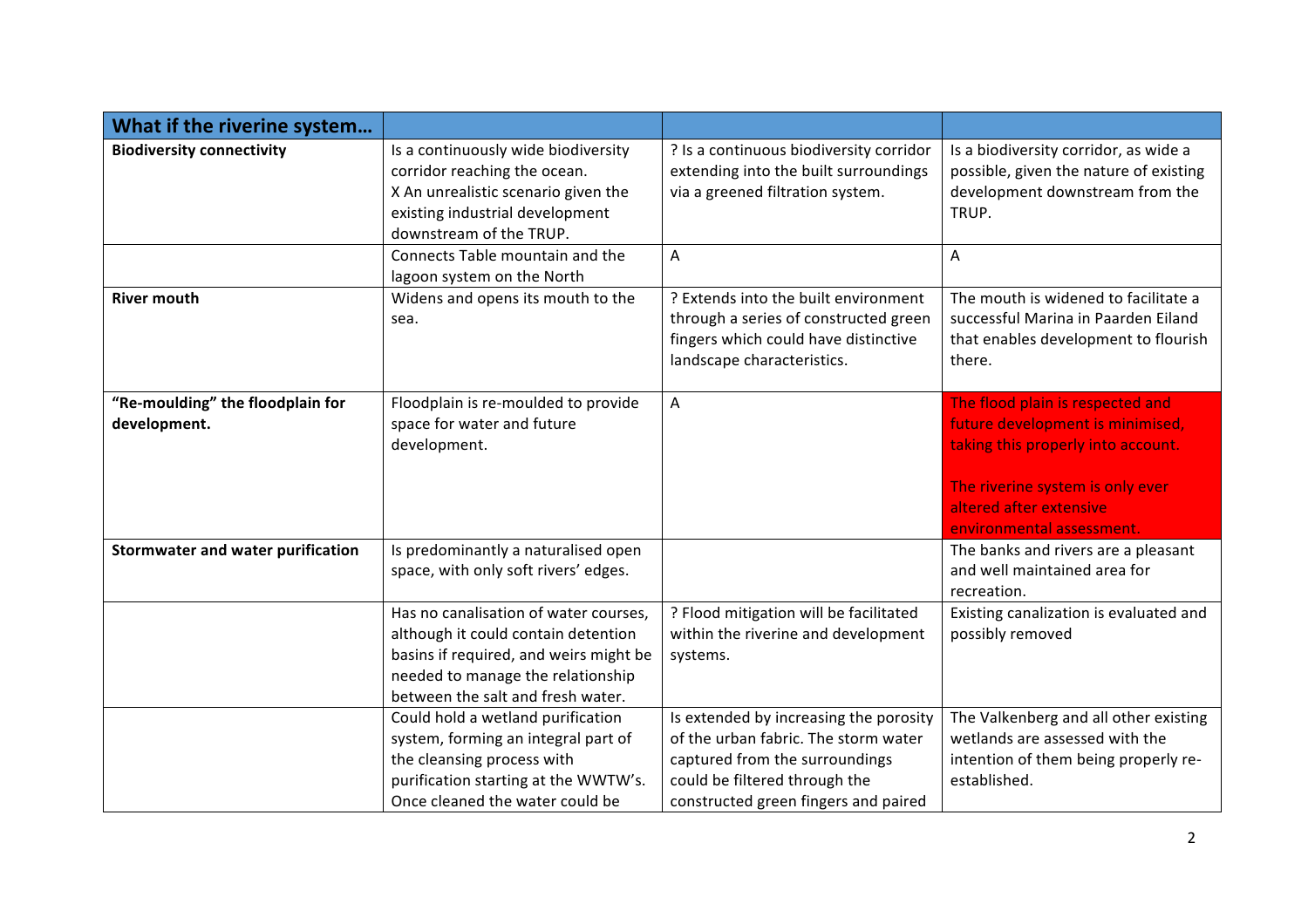|                                                              | stored in series of retention ponds<br>along the river's courses.<br>Storm water from future<br>development and existing build | with a water percolation strategy,<br>including swales, water filtering and<br>constructed wetlands. The<br>permeability of the soil at strategic<br>points within the future development | The system of allowing stormwater<br>drains to flow straight into the<br>system is assessed and the latest<br>technology used to purify the water<br>before allowing it into the system. |
|--------------------------------------------------------------|--------------------------------------------------------------------------------------------------------------------------------|-------------------------------------------------------------------------------------------------------------------------------------------------------------------------------------------|------------------------------------------------------------------------------------------------------------------------------------------------------------------------------------------|
|                                                              | environment could be collected,<br>filtered and stored along the river.                                                        | and in the existing built environment<br>could facilitate filtration of the                                                                                                               |                                                                                                                                                                                          |
|                                                              |                                                                                                                                | stormwater into the aquifer before<br>discharging into the riverine system.                                                                                                               |                                                                                                                                                                                          |
| <b>Obstacles aggravating flooding</b>                        |                                                                                                                                |                                                                                                                                                                                           | The railway bridge and other<br>obstacles that aggravate flooding be<br>assessed and appropriately modified.                                                                             |
| <b>Tourism</b>                                               |                                                                                                                                |                                                                                                                                                                                           | Is part of the area that is an<br>internationally recognised birding<br>destination.                                                                                                     |
| <b>What if access and</b>                                    |                                                                                                                                |                                                                                                                                                                                           |                                                                                                                                                                                          |
| movement                                                     |                                                                                                                                |                                                                                                                                                                                           |                                                                                                                                                                                          |
| <b>Expanding the existing road</b><br>network:               | TRU-park is designed as an<br>interchange allowing people from<br>across the metro to change between                           | Proposes the prioritisation of IRT<br>routes on the N2, N1 and Voortrekker<br>Road to ensure people from across                                                                           | Existing road network is upgraded.<br>No new roads built.                                                                                                                                |
| Development of a new road across                             | modes of transport and services on                                                                                             | the metro can access the site easily.                                                                                                                                                     |                                                                                                                                                                                          |
| the M5, Black and Liesbeek River.                            | route to the CBD and/or northern<br>corridor:                                                                                  | Proposes a new NMT network across<br>the site and along the main north-                                                                                                                   |                                                                                                                                                                                          |
|                                                              | Includes the construction of a new                                                                                             | south axis such as Liesbeek Parkway                                                                                                                                                       |                                                                                                                                                                                          |
| Development of feeder routes along<br>existing road network. | IRT trunk route on Berkley Road<br>extension that feeds a Liesbeek                                                             | and Alexandra Road.                                                                                                                                                                       |                                                                                                                                                                                          |
|                                                              | Parkway feeder route.                                                                                                          |                                                                                                                                                                                           |                                                                                                                                                                                          |
|                                                              |                                                                                                                                |                                                                                                                                                                                           |                                                                                                                                                                                          |
|                                                              | Includes the extension of Liesbeek                                                                                             |                                                                                                                                                                                           |                                                                                                                                                                                          |
|                                                              | Parkway as an IRT feeder route                                                                                                 |                                                                                                                                                                                           |                                                                                                                                                                                          |
|                                                              | towards Marine Drive and a new                                                                                                 |                                                                                                                                                                                           |                                                                                                                                                                                          |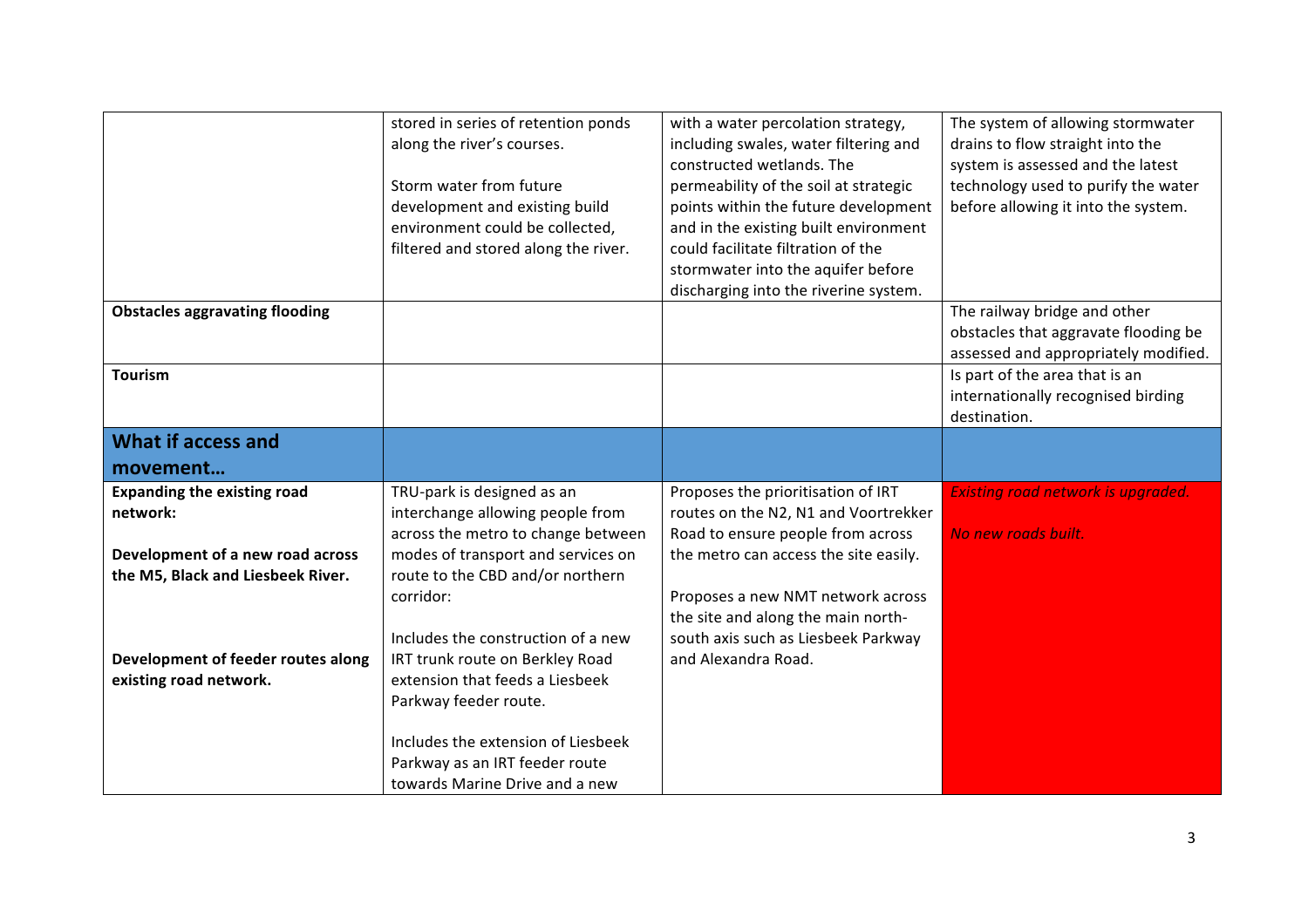|                                       | feeder service along Alexandra Road.  |                                      |                                        |
|---------------------------------------|---------------------------------------|--------------------------------------|----------------------------------------|
|                                       |                                       |                                      |                                        |
|                                       | Includes a new IRT feeder service on  |                                      |                                        |
|                                       | Liesbeek Parkway allowing users of    |                                      |                                        |
|                                       | the metro wide IRT services on the    |                                      |                                        |
|                                       | N2 to transfer and access the Park.   |                                      |                                        |
| <b>Existing road network upgraded</b> |                                       |                                      | The onramp connection from the M5      |
|                                       |                                       |                                      | to the N2 and Liesbeek Parkway to      |
|                                       |                                       |                                      | N2 be widened to maintain 2            |
|                                       |                                       |                                      |                                        |
|                                       |                                       |                                      | merging lanes instead of the current   |
|                                       |                                       |                                      | 1 lane bottlenecks with 'reverse       |
|                                       |                                       |                                      | crossing'.                             |
| Transfers and interchange between     | Includes two new public transport     |                                      | The current dilapidated Hartleyvale    |
| services, linking IRT with NMT        | gateways, one on the N2 as it crosses |                                      | stadium bordering on Station Road      |
|                                       | Liesbeek Parkway and one on the       |                                      | and Liesbeek Parkway is redeveloped    |
|                                       | western end of the new Berkley Road   |                                      | to form new seating and underneath     |
|                                       | extension, to enable transfers and    |                                      | it a MyCiti Bus stop linking the       |
|                                       | interchange between services.         |                                      | current N2 and Salt River routes. This |
|                                       |                                       |                                      | brings people into the play areas of   |
|                                       |                                       |                                      | the Park.                              |
|                                       | Provides Public Transport stops along | Proposes that Liesbeek Parkway as a  | A network of Non-Motorized             |
|                                       | Liesbeek Parkway aligning with the    | high density, high volume bus feeder | Transport routes are introduced        |
|                                       | NMT routes crossing the Park.         | and NMT route with gateways where    | including around the edge of Oude      |
|                                       |                                       | it connects with a series of high    | Molen, alongside the Black River,      |
|                                       |                                       | volume NMT cross links taking        | crossing the M5 and safely linking to  |
|                                       |                                       | pedestrians and cyclists over the M5 | Observatory Road and the paths         |
|                                       |                                       | and the rivers towards Alexandra     | along the Liesbeeck River. This would  |
|                                       |                                       | Road.                                | also allow people from Oude Molen      |
|                                       |                                       |                                      | and Maitland Village to cross the M5   |
|                                       |                                       |                                      | safely to reach Observatory and vice-  |
|                                       |                                       |                                      | versa.                                 |
|                                       |                                       | ? Proposes that Alexandra Road be    |                                        |
|                                       |                                       | designed as a high volume NMT route  |                                        |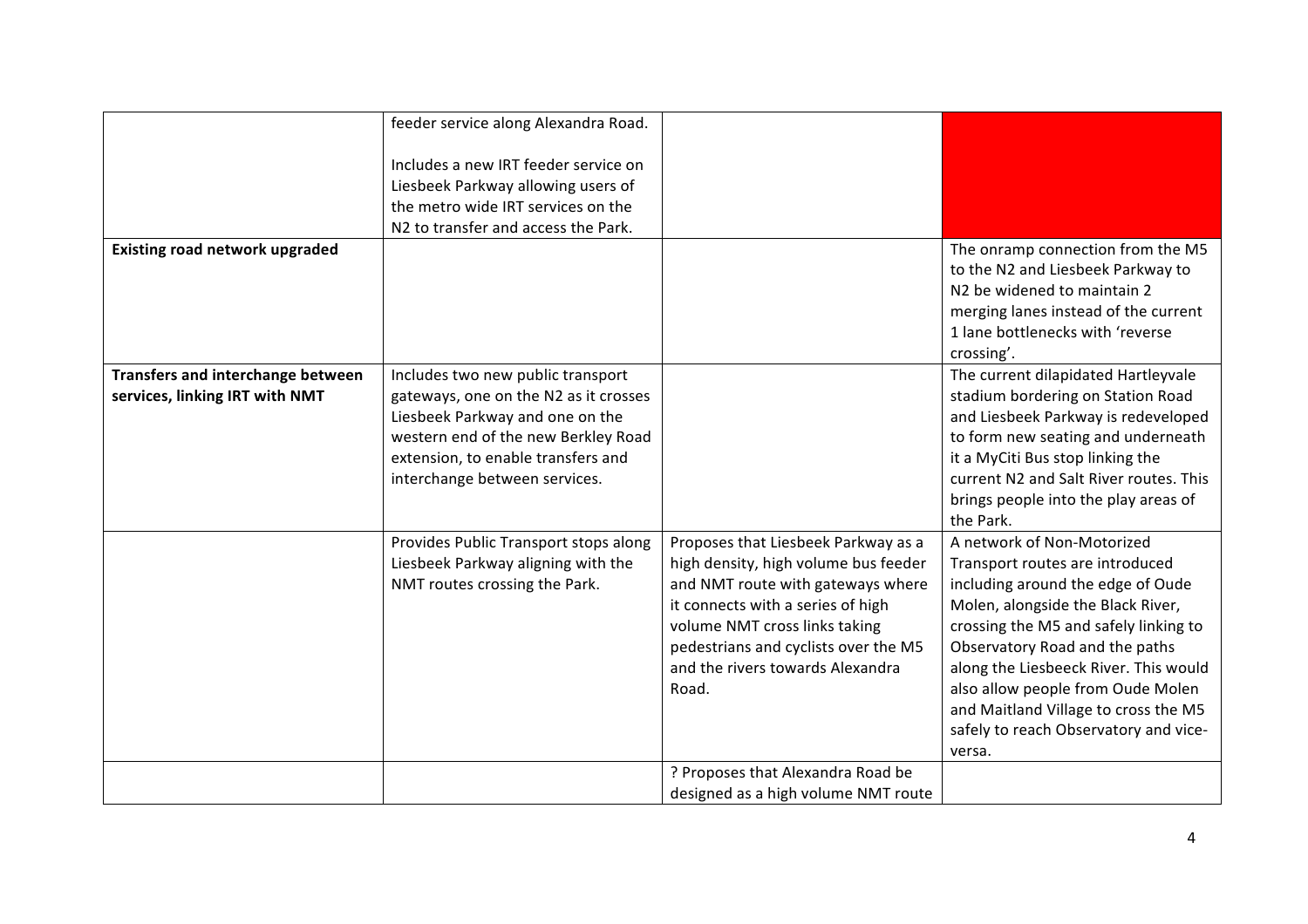|                       |                                       | that links the rail stations east of the |                                       |
|-----------------------|---------------------------------------|------------------------------------------|---------------------------------------|
|                       |                                       | river corridor to each other and the     |                                       |
|                       |                                       | finder grained NMT network.              |                                       |
|                       |                                       | ? Proposes the extension of Liesbeek     |                                       |
|                       |                                       | Parkway as a high volume NMT             |                                       |
|                       |                                       | connector route to Marine Drive in       |                                       |
|                       |                                       | the long term. This would address the    |                                       |
|                       |                                       | lack of continuity between the site      |                                       |
|                       |                                       | and the northern corridor.               |                                       |
| <b>What if social</b> |                                       |                                          |                                       |
| infrastructure        |                                       |                                          |                                       |
| <b>Facilities</b>     | Such as sports, recreation and other  | Such as sports, recreation and other     |                                       |
|                       | facilities were located within the    | facilities gravitated towards the        |                                       |
|                       | wetland estuary                       | green fingers and edges of the park      |                                       |
|                       |                                       | Includes the redevelopment of the        | B                                     |
|                       |                                       | Malta Road sportsfields and other        |                                       |
|                       |                                       | fields besides Hartleyvale and the       |                                       |
|                       |                                       | swimming pool, to create a more          |                                       |
|                       |                                       | positive interface with Observatory      |                                       |
| <b>Security</b>       | ? Could activate the NMT routes       | A                                        | A                                     |
|                       | within the park, providing passive    |                                          |                                       |
|                       | surveillance                          |                                          |                                       |
| Community             | Could attract people from             | A                                        | A                                     |
|                       | surrounding neighbourhoods and        |                                          |                                       |
|                       | encourage social interaction around a |                                          |                                       |
|                       | common set of facilities              |                                          |                                       |
| Integrated            |                                       | Is integrated with other land uses       | A                                     |
|                       |                                       | around a network of local public         |                                       |
|                       |                                       | open spaces                              |                                       |
|                       |                                       |                                          | The green river area and surrounds is |
|                       |                                       |                                          | a safe picnic and recreational        |
|                       |                                       |                                          | destination, no less desirable than   |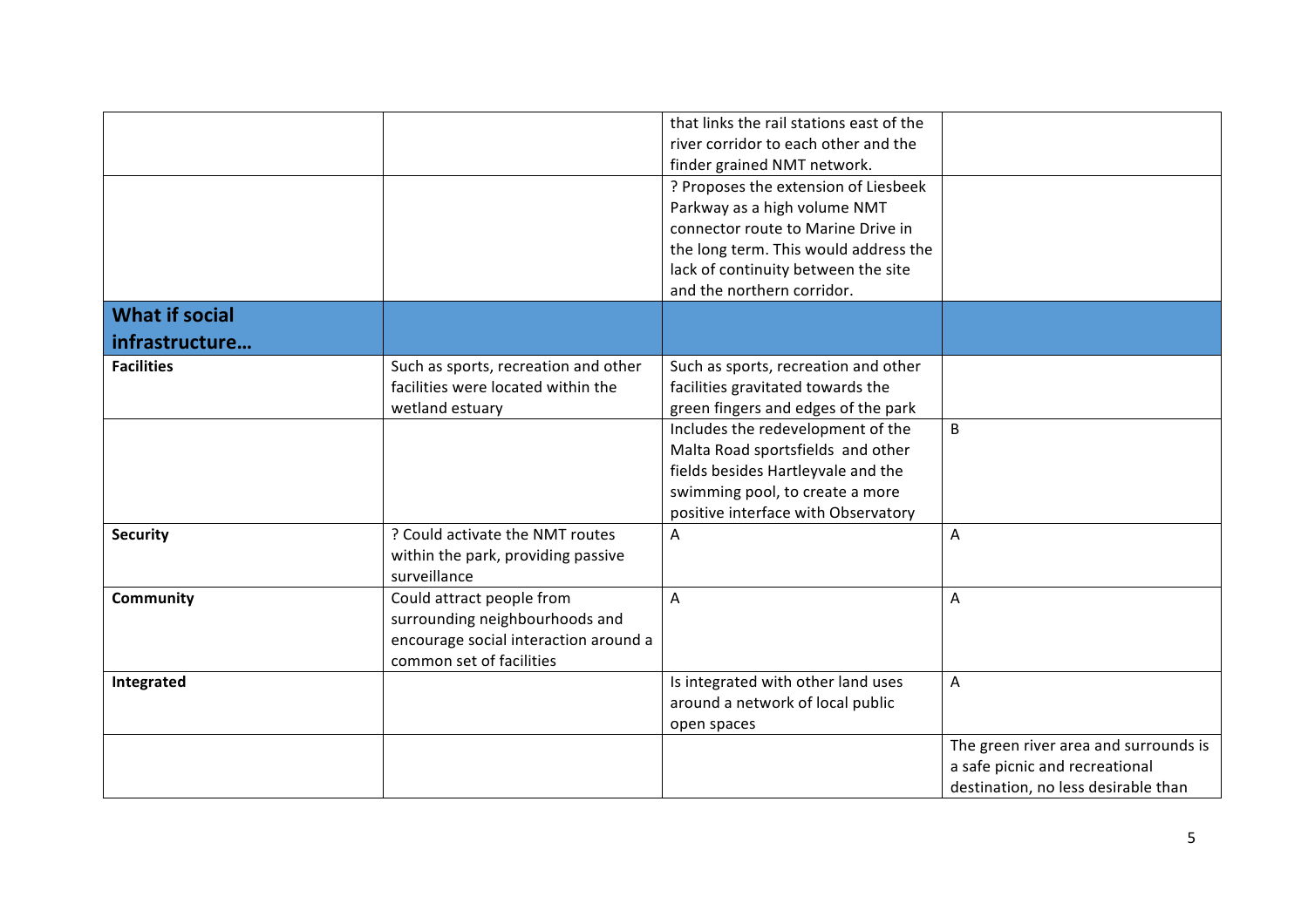|                              |                                        |                                       | Kirstenbosch                       |
|------------------------------|----------------------------------------|---------------------------------------|------------------------------------|
| What if heritage             |                                        |                                       |                                    |
| <b>Preserve the heritage</b> | Is experienced through the site        | A                                     | A                                  |
|                              | Views are respected and heritage       | A                                     | A                                  |
|                              | buildings are embraced as crucial      |                                       |                                    |
|                              | landmarks within the park              |                                       |                                    |
|                              | Buildings are 'adapted and reused' to  | $\overline{\mathsf{A}}$               | Α                                  |
|                              | form an integratal part of the system  |                                       |                                    |
|                              | of social infrastructure               |                                       |                                    |
| Promote the heritage         | ? Focused on the memoralisation of     | Focused on the sense of engagement    | The unique cultural heritage is    |
|                              | estuary landscape                      | as opposed to conflict and seperation | preserved                          |
|                              | ? Could be celebrated through          | A                                     | A                                  |
|                              | sensitive landscaping, recognising the |                                       |                                    |
|                              | seasonal character of the past         |                                       |                                    |
|                              | landscape                              |                                       |                                    |
|                              |                                        |                                       |                                    |
|                              | Attention dedicated to making the      |                                       |                                    |
|                              | intangible heritage visible.           |                                       |                                    |
| <b>Access the heritage</b>   | Elements could be easily accessible    | A                                     | A                                  |
|                              | through the NMT network                |                                       |                                    |
|                              | Bridges and river crossings could      | A                                     | A                                  |
|                              | reflect the role of the site as a      |                                       |                                    |
|                              | historic frontier                      |                                       |                                    |
| <b>What if future</b>        |                                        |                                       |                                    |
| development                  |                                        |                                       |                                    |
| Occurs in the floodplain and | Is compact and dense along the         | Is vertical and mixed use in the Park | Does not happen in the current 100 |
| wetlands                     | edges of the Park, providing passive   | surrounds, providing space for nature | year flood plain area or on any    |
|                              | surveillance and enable a direct       | to extend beyond the riverine system  | currently green land               |
|                              | interaction with the seasonal          |                                       |                                    |
|                              | landscape                              |                                       |                                    |
|                              | Includes the construction of mixed     | $\overline{A}$                        |                                    |
|                              | use edge along the Liesbeek Parkway    |                                       |                                    |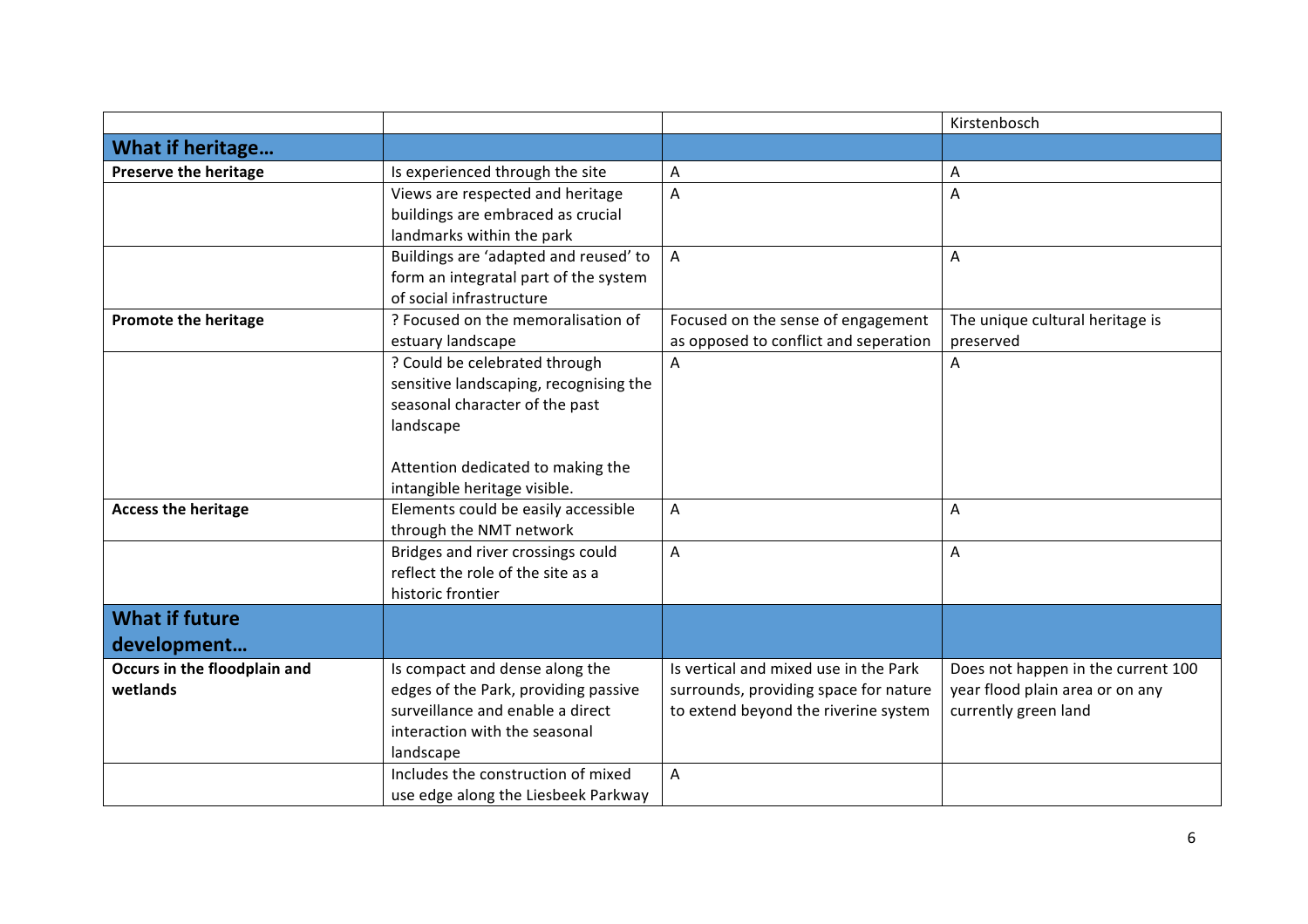|                                          | overlooking the water                 |                                      |                                        |
|------------------------------------------|---------------------------------------|--------------------------------------|----------------------------------------|
|                                          | Includes small islands of             |                                      |                                        |
|                                          | development and special places        |                                      |                                        |
|                                          | within the wetlands                   |                                      |                                        |
| <b>Provides for commercial and mixed</b> | Is compact and mixed use whilst       | Is fragmented with vertical          | Includes the extension of the MyCity   |
| use                                      | providing public service orientated   | development opportunities along the  | bus route with a hub as part of a      |
|                                          | around gateway points                 | river accommodating public and       | redeveloped Hartleyvale stadium        |
|                                          |                                       | commercial activities that provide   |                                        |
|                                          |                                       | extended hours of operation and      |                                        |
|                                          |                                       | surveillance over the area           |                                        |
| <b>IRT and NMT</b>                       | Maximises on access to Pinelands      | LILesbeek Parkway is a high volume   |                                        |
|                                          | Station and IRT services on Alexandra | NMT corridor                         |                                        |
|                                          | Road                                  |                                      |                                        |
| <b>Densification</b>                     | Includes a dense mixed use urban      | A                                    |                                        |
|                                          | edge including the western edge of    |                                      |                                        |
|                                          | the River Club, looking over the      |                                      |                                        |
|                                          | Liesbeek river valley                 |                                      |                                        |
|                                          |                                       | Provides space for future            |                                        |
|                                          |                                       | development between N1 and           |                                        |
|                                          |                                       | <b>Berkley Road</b>                  |                                        |
| <b>Oude Molen</b>                        | Involves a mixed use hub on Oude      | A                                    | Oude Molen remains a self-sustaining   |
|                                          | Molen including an eco-village.       |                                      | mixed use area including the eco-      |
|                                          |                                       |                                      | village with a mix of small businesses |
|                                          |                                       |                                      | and living spaces                      |
| <b>The River Club</b>                    |                                       | Includes development of portions of  | Any proposed upgrade of River Club     |
|                                          |                                       | the River Club which frame an open   | is restricted, with an increased       |
|                                          |                                       | recreational precinct and define one | footprint minimized. No shifting of    |
|                                          |                                       | of the green fingers                 | rivers or major tampering with flood   |
|                                          |                                       |                                      | plains is undertaken.                  |
|                                          |                                       |                                      |                                        |
| Alexandra Hospital                       | Includes a mixed use development on   | $\overline{A}$                       |                                        |
|                                          | Alexandra Hospital site overlooking   |                                      |                                        |
|                                          | the river and observatory             |                                      |                                        |